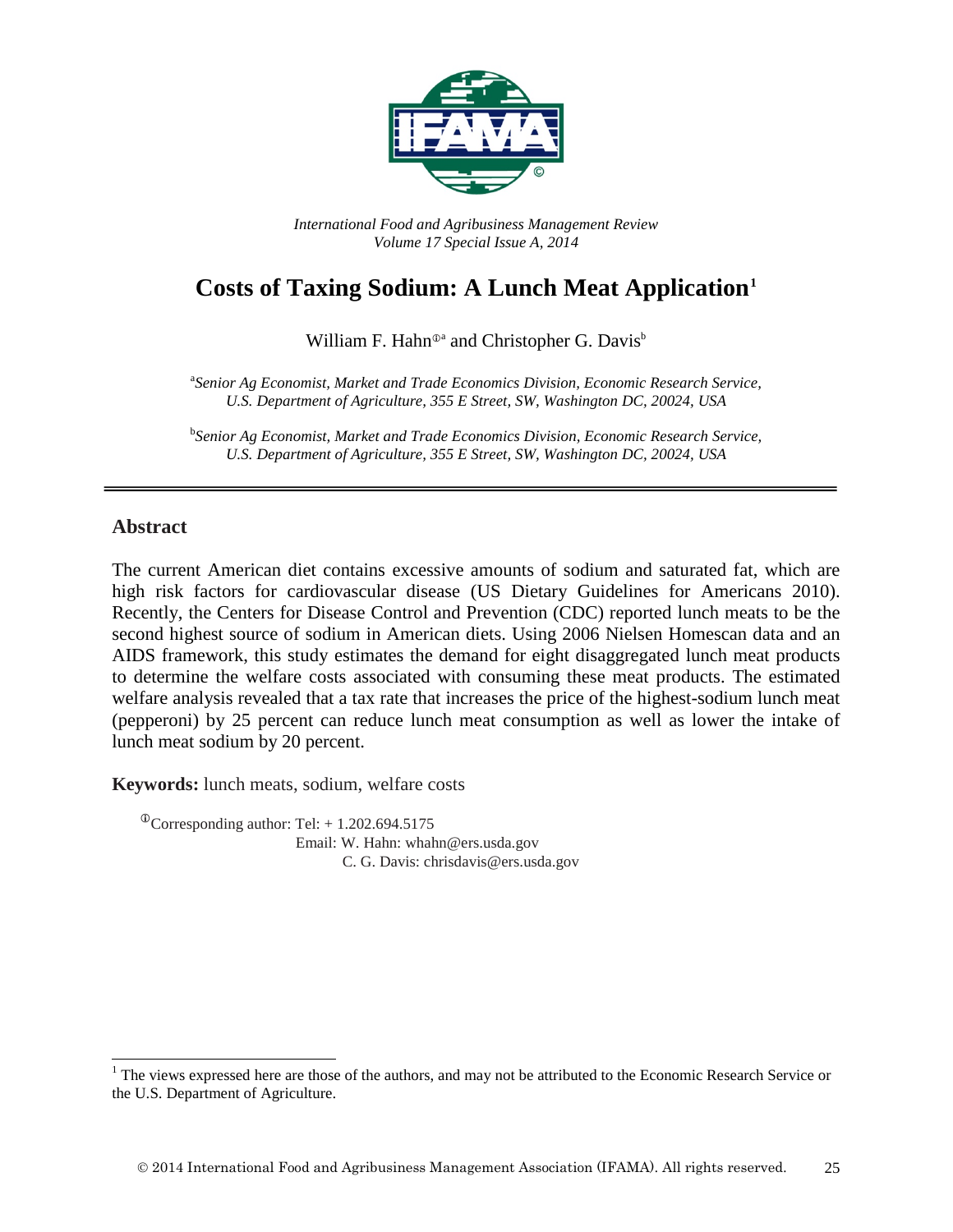## **Introduction**

According to the Centers for Disease Control and Prevention (CDC), the foods with the highest sodium content are not the so called "junk foods," but breads, followed by lunch meats (CDC 2012). Lunch meats are defined as processed, prepackaged meats made from turkey, pork, beef, chicken and other meats that are often molded, sliced, and served cold. Most lunch meats are relatively high in sodium and often contain nitrates, which studies have shown to be cancercausing additives (Preston-Martin et al. 1982; Peters et al. 1994). The average person in the United States consumes about 3,300 milligrams (mg) of sodium per day (CDC, 2012). According to the U.S. Department of Agriculture's Agricultural Research Service, U.S. Department of Health and Human Services, and CDC, the daily recommended sodium intake for adults is 2,300 mg. According to the CDC (2012) consuming over 2,300 mg of sodium can lead to hypertension, expenses health-care bills, and death.

Improving diets and health has become a national priority (WHTF 2010). One intervention policymakers may consider is taxing some food products. The growing worldwide incidence of health problems related to food choice and over consuming has led to calls for taxes on foods perceived to be unhealthy (Fletcher, Frisvold and Tefft 2010; Kuchler, Tegene and Harris 2004; Jacobson and Brownell 2000) and for promoting greater health and nutrition awareness. One downside to taxing unhealthy foods is that the taxes will increase consumers' costs of living by increasing the price of purchased products. As price increases, consumers' economic welfare decrease and the benefits of an improved diet are expected to balance out against the increased costs of food. Because food taxes are regressive, what impact will a tax increase have on consumers' consumption of lunch meats?

The first objective of this study is to measure how a tax on sodium would affect lunch meat demands. We use lunch meat because it is high in sodium and it accounted for 26.3% of all fixed-weight meat sales in 2009 (based on scanner data from Information Resources Inc. and Freshlook Alliances). The second objective is to measure how these sodium taxes on lunch meats will affect consumers' economic welfare. Thus, a third objective is to measure the accuracy of the tax-effect estimates related to the sodium in lunch meats.

## **Related Studies Measuring Consumer Welfare Cost**

Numerous studies have examined consumer welfare costs for retail foods and other products (Townsend, Roderick and Cooper1994; Godfrey and Maynard1988; Säll and Gren 2012; Harding and Lovenheim 2012; Kuchler, Tegene and Harris 2004; Mytton et al. 2007), but this study is the first to evaluate sodium associated with disaggregated lunch meat products. A disaggregated analysis is beneficial because it allows examination of consumers' preference for one type of lunch meat over another with different levels of sodium.

Taxation involving price increases in order to reduce consumption of unhealthy products has been one approach economists and policymakers have used to help address issues related to unhealthy food and product purchases. For example, studies have shown that increasing the price of alcoholic beverages and tobacco through taxes could reduce consumption (Townsend, Roderick, Cooper 1994; Godfrey and Maynard 1988; Institute of Alcohol Studies Alcohol and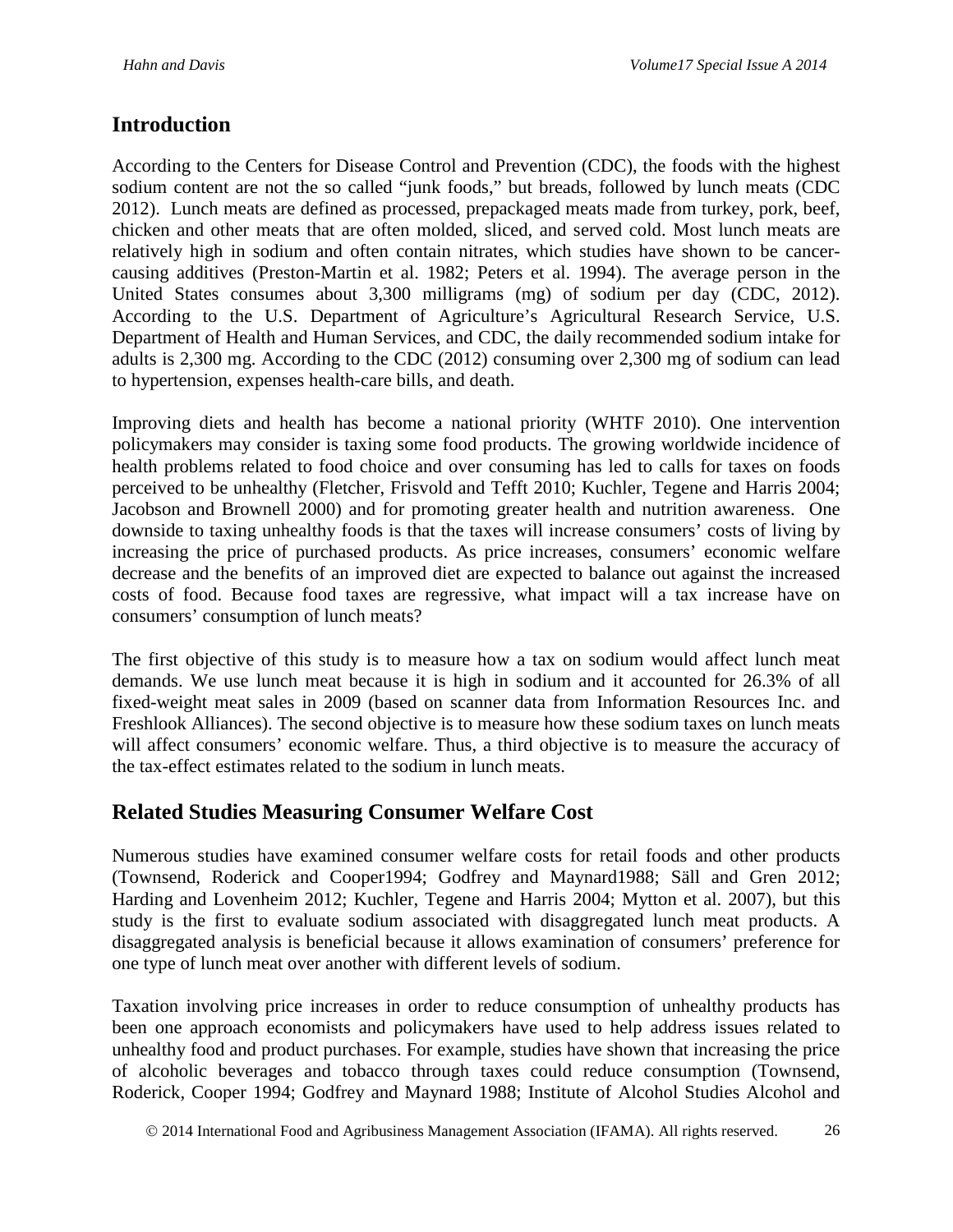Tax 2003). A Swedish study evaluating the environmental impact from a tax on meat consumption, particularly poultry, pork, and beef (Säll and Gren 2012) discovered that imposing a tax on the three meat products can reduce consumer demand, while simultaneously reducing the emission of greenhouse gases, and the amounts of nitrogen and phosphorus dispersed in waterways and aquifers.

However, it is often questioned whether taxing consumer purchases of unhealthy foods can actually improve individual physical conditions (Jacobson and Brownell 2000; Fletcher, Frisvold, and Tefft 2010). In examining the effects of nutrient-specific taxes on shopping behavior, Harding and Lovenheim (2012) found that a sugar tax could lead to reductions in sugar purchases, and consequently—caloric intake, and salt consumption. Kuchler, Tegene, and Harris (2004) conducted a study of taxing snack foods in an attempt to address issues related to obesity in the United States. Their findings suggest that relatively low tax rates of one cent per pound (of salty snack food) and 1% of the value would have little effect on consumers' diet quality or health outcomes but would produce millions of dollars in tax revenues. Mytton et al. (2007) found that taxing unhealthy foods led to a reduction in consumption of those foods while lowering consumers' salt intake, which could potentially save about 2,300 lives in the United States per year.

Similarly to Mytton et al. (2007), this study will evaluate a sodium tax on eight different types of lunch meats, particularly roast beef, ham, chicken breast, turkey, bologna, pepperoni, salami, and other lunch meats. The tax rates for lunch meats will vary depending on their sodium levels. This study explores the impacts a low (1%), medium (5%), and high (25%) tax rate will have on consumer expenditures for lunch meats. These tax rates are similar to those used by Jacobson and Brownell (2000) and Kuchler, Tegene, and Harris (2004). Like studies conducted by Harding and Lovenheim; Kuchler, Tegene, and Harris; and Säll and Gren, we expect a tax designed to reduce the consumption of lunch meats, would work as it did for salty snack foods, sugar products, and meats.

## **The AIDS Demand Model**

A tax on sodium would change the prices of foods. Those foods with high levels of sodium would get a higher tax. To measure how sodium taxes would affect lunch meat consumption, we need to know how demand for each lunch meat changes in response to its own and other prices. We used an Almost Ideal Demand System (AIDS) to estimate these effects.

One of the advantages of using the AIDS is that it is based on a cost function. Economists use a concept called "compensating variation" (CV) to translate price changes into estimates of economic welfare effects. The cost function is defined as the minimum cost of achieving a given level of utility with a given set of prices. Typically, economists adopt a given set of prices and consumer expenditures as a baseline. We also assume that consumers make purchases to maximize their utility. If we then change prices, we can use the cost function and the baseline utility to calculate how much additional expenditure would be needed to maintain a baseline utility level. The difference between the minimum cost expenditure and the baseline expenditure is the CV that will be a positive value when all the prices increase.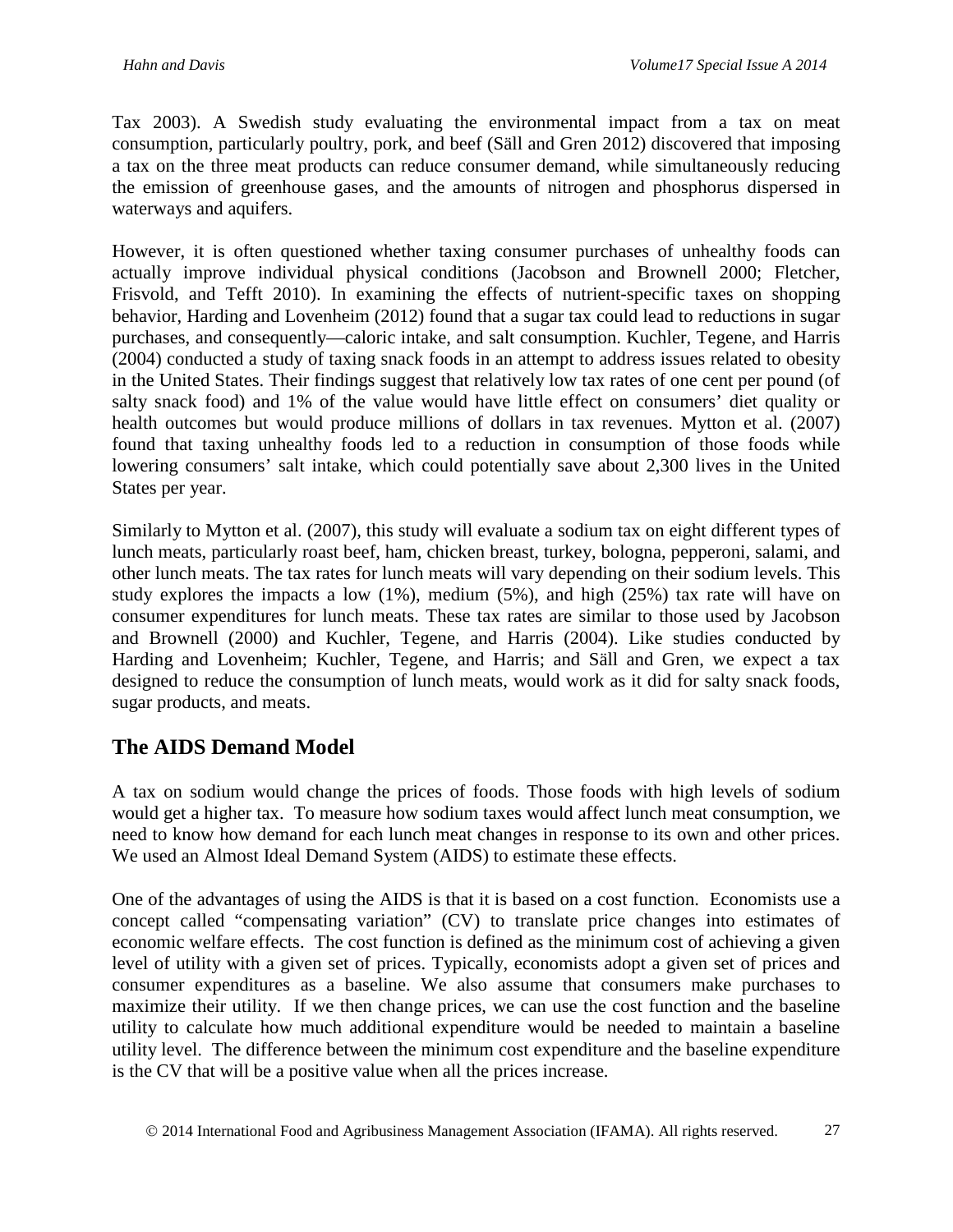The AIDS model was developed by Deaton and Muellbauer (1980). It can be derived from a cost function:

(1) 
$$
\ln(x) = A(P) + v_0 B(P)
$$
,

wherex is consumer total cost,  $P$  is a vector of prices and $v_0$  is some target level of utility. The cost function in (1) can be rearranged to give a maximum level of utility, given *P*and *x*. That function is the indirect utility function. For our welfare analysis, we can take baseline expenditures and prices and find  $v_0$ , then use our estimates to get the costs associated with a new set of prices.

A(*P*) and B(*P*) are functions of prices:

(2)  $A(P) = \sum_i a_i \ln(p_i) + \frac{1}{2} \sum_i \sum_j c_{ij} \ln(p_i) \ln(p_j),$ (3)  $B(P) = \prod p_i^{b_i}$ .

In (2) and (3), $p_i$  is the price of item "*i*." The "*a*", "*b*," and "*c*" are model coefficients.

Cost functions have to be homogenous of degree 1 in prices. (Doubling all the prices will double the cost.) These conditions are ensured if the coefficients meet the following restrictions:

- (4)  $\sum_i a_i = 1,$ <br>(5)  $\sum_i b_i = 0,$
- 
- (5)  $\Sigma_i$   $b_i = 0$ ,<br>(6)  $\Sigma_i$   $c_{ij} = \Sigma$  $\sum_i c_{ij} = \sum_j c_{ij} = 0, \forall i, j.$

Deaton and Muellbauer demonstrated that if the  $c_{ij}^2$  $c_{ij}^2$  are symmetric, then these coefficients are unique:

(7)  $c_{ij} = c_{ii}$ ,  $\forall i, j$ .

In theory, cost functions have to be negative, semidefinite (NSD) in prices. NSD is an inequality restriction. If the estimated cost function is not NSD, then it will be possible to increase all the prices and decrease total costs, yielding an illogical outcome. Some Economists often focus on the equality restrictions in their demand models and occasionally ignore or fail to check NSD.

Deaton and Muellbauer demonstrate that the AIDS is a locally flexible form; that is, one can take a set of prices, quantities, and expenditure and demand elasticities and find a set of AIDS parameters that will reproduce the demands and elasticities. The cost function being NSD implies that the matrix of compensated demands is also NSD. There are no equality conditions that will guarantee that the AIDS estimates are NSD; we can check a set of estimates to see if they are.A potential issue with the AIDS approach is that it can be NSD at one point and not at others. If the "c" and b" coefficients are all 0 and the "a" coefficients are all positive, then the AIDS will be globally NSD. In this extreme case, the AIDS implies the Cobb-Douglass utility

<span id="page-3-0"></span><sup>&</sup>lt;sup>2</sup> Deaton and Muellbauer started their development of the AIDS with no restrictions on the  $c_{ii}$ . They noted that the  $c_{ii}$ show up in the demand equations as  $\frac{1}{2}$  ( $c_{ij}+c_{ij}$ ). Imposing symmetry on the  $c_{ij}$  identifies these terms on the function A(P) and imposes symmetry on the AIDS demand equations.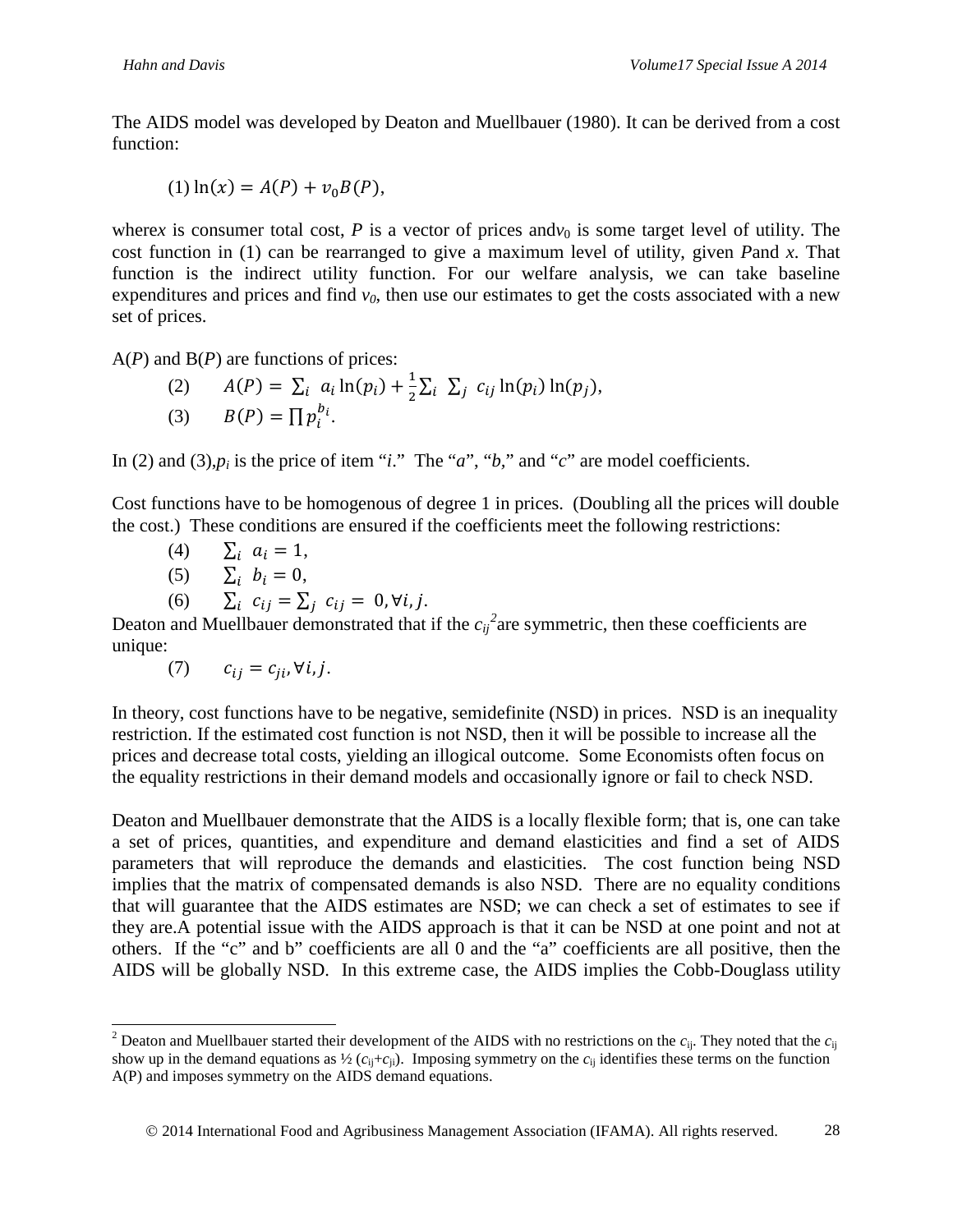function. With a Cobb-Douglas demands all the cross-price elasticities are 0, the own price are all 1, and all expenditure elasticities are 1.

Deaton and Muellbauer demonstrate that the AIDS is a locally flexible form; that is, one can take a set of prices, quantities, and expenditure and demand elasticities and find a set of AIDS parameters hat will reproduce the demands and elasticities. The cost function being NSD implies that the matrix of compensated demands is also NSD. There are no equality conditions that will guarantee that the AIDS estimates are NSD; we can check a set of estimates to see if they are.A potential issue with the AIDS approach is that it can be NSD at one point and not at others. If the "*c*" and *b*" coefficients are all 0 and the "*a*" coefficients are all positive, then the AIDS will be globally NSD. In this extreme case, the AIDS implies the Cobb-Douglass utility function. With a Cobb-Douglas demands all the cross-price elasticities are 0, the own price are all -1, and all expenditure elasticities are 1.

Deaton and Muellbauer derive the following demand equation from the cost function:

(8) 
$$
w_{i,t} = a_i + \sum_j c_{ij} \ln(p_{i,t}) + b_i [\ln(x_t) - A(P_t)] + e_{i,t}.
$$

 $w_{i,t}$  is the budget share for product "*i*" in week "*t*" and the term  $e_{i,t}$  is a random error term. By virtue of the model's construction, the sum of the error terms in each time period is 0. As a result, an equation must be dropped to estimate the model. If the model is estimated using maximum-likelihood methods, the model estimates are independent of the dropped equation.

## **Data**

Lunch meats make up a significant category of all meats sold in supermarkets. Using scanner data (from Information Resources Inc. and Freshlook Alliances), we found that the lunch meat share of meat expenditures on lunch meats in 2009 was 7.8%, while the share of fixed-weight packaged lunch meats of all fixed-weight meat sales was 26.3%.

For this study, we estimate a demand system of eight lunch meat products and assume them to be weakly separable from each other. Nielsen 2006 Homescan retail data are used to estimate U.S. demand for lunch meats. The 2006 data are used because that is the last year for which Nielsen included the random weight category for meats and poultry products. Other grocery store scanner data do not disaggregate lunch meats using random and fixed weight purchases. From Nielsen Homescan data, a sample of the U.S. population was used in selecting consumers who agreed to scan the Universal Product Code (UPC) of purchased grocery items and to input prices paid for items over a 12-month period. Using the descriptions of the UPC and designated codes for each item, eight lunch meat categories were identified and included in this study: roast beef, ham, chicken breast, turkey, bologna, pepperoni, salami, and other lunch meats (which include pastrami, specialty meats, other cold cuts, coppa, and Canadian bacon). Each household's quantities and prices are reported for all eight products. Expenditures and shares are derived from observed quantities and prices after accounting for any coupons or promotions that were in effect. There are 25,123 households represented in this study, each of which purchased at least one of the eight lunch meat products in 2006. The data for all households were aggregated for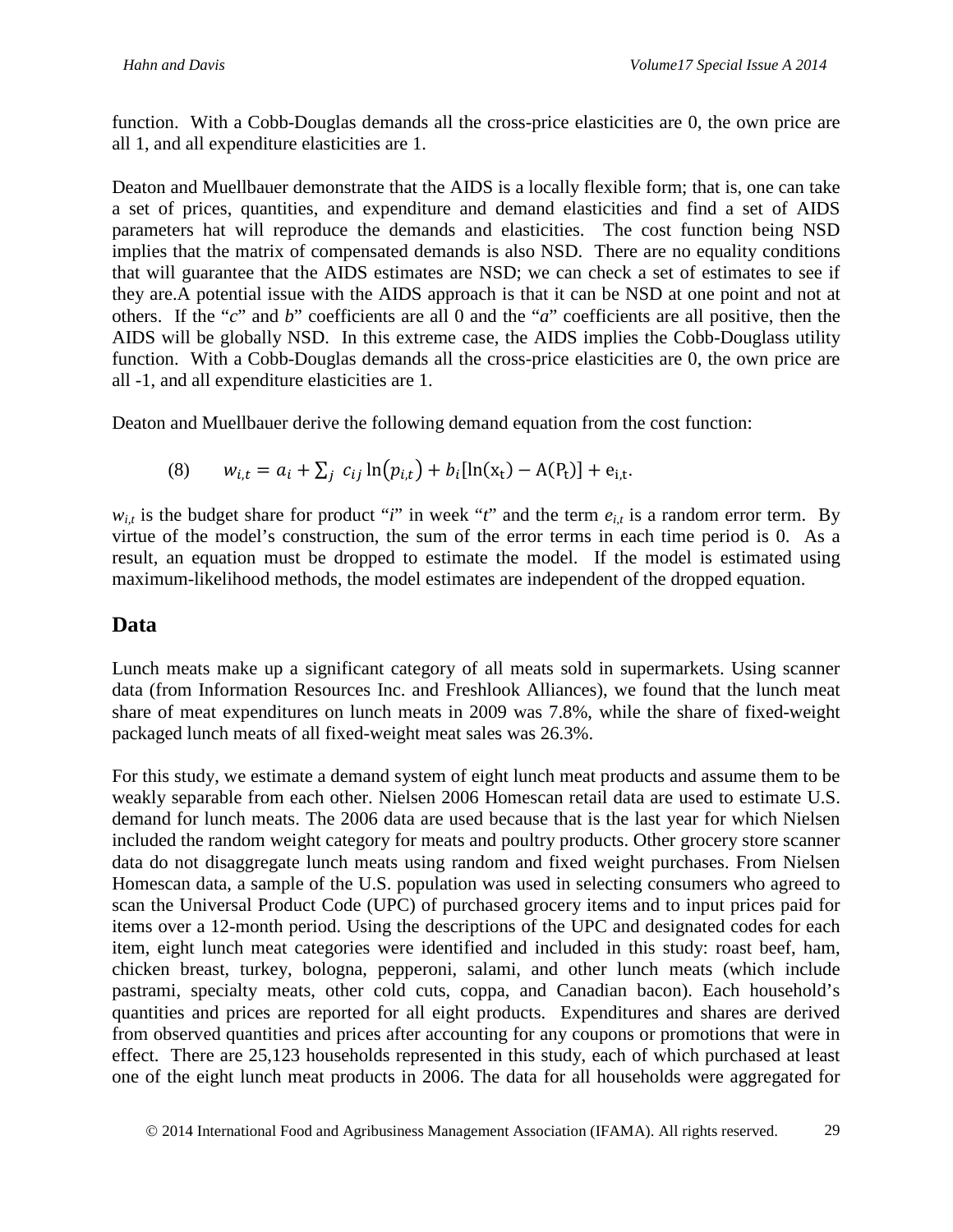each week, which provided 52 observations for use in the model estimation. Purchases of all eight lunch meats over 52 weeks were then estimated using the AIDS model.

## **Estimation Results**

We estimated parameters for the AIDS-model using what would be Full Information Maximum-Likelihood if the errors were normally distributed. Many of the b and c coefficients were statistically insignificant. We aggressively restricted the model by eliminating insignificant b and c coefficients. (A discussion of the restrictions applied and the results are shown in the Appendix). One of the interesting side effects of restricting the AIDS coefficients was that after these restrictions, the AIDS model estimates were NSD at all the points in the sample. The unrestricted estimates implied that demands were generally not NSD. Those statistically insignificant terms, that should have been 0, were also causing demand equations to violate economic theory.

#### *Sodium Tax Analysis*

According to the CDC, American's second largest source of sodium is lunch meats (after bread). Table 1 shows the sodium content of various types of lunch meat products. Based on the Agricultural Research Service online search tool, *"What's in the foods you eat",* pepperoni has the highest sodium content of all eight lunch meat products. Ham has the second to the highest sodium per serving. The least amount of sodium per serving was found in turkey followed by bologna and chicken breast. The 2010 Dietary Guideline for Americans recommends only about 2,300 milligrams of sodium consumption per day; one serving of pepperoni will account for over 70% of the daily sodium allowanced (Dietary Guidelines for Americans, 2010). This information is useful to retail store managers because it identifies the lunch meats that potentially could be targeted the most due to their high level of sodium per serving.

| <b>TWORE IN THE CHANGE BOUGHAIL TOWILD IN TWILDER PLOGGEERS</b> |                |                   |  |  |  |  |
|-----------------------------------------------------------------|----------------|-------------------|--|--|--|--|
| Variable                                                        | <b>Serving</b> | <b>Milligrams</b> |  |  |  |  |
| Quantities (sodium per serving)                                 |                |                   |  |  |  |  |
| Bologna <sup>1</sup>                                            |                | 997               |  |  |  |  |
| Chicken breast                                                  |                | 1015              |  |  |  |  |
| Ham                                                             |                | 1330              |  |  |  |  |
| Pepperoni                                                       |                | 1653              |  |  |  |  |
| Roast beef                                                      |                | 1117              |  |  |  |  |
| Salami <sup>2</sup>                                             |                | 1140              |  |  |  |  |
| Turkey                                                          |                | 772               |  |  |  |  |

| Table 1. Average sodium found in lunch meat products |  |  |  |
|------------------------------------------------------|--|--|--|
|------------------------------------------------------|--|--|--|

**Source.** USDA-ARS.<br><sup>1</sup> Bologna is made of chicken, pork, and beef.

<sup>2</sup> Salami is made of beef.

Our analysis does not include any measure of the benefits of sodium reduction. According to Bibbins-Domingo et al. (2010), a reduction in the mean population sodium consumption by 400 mg is estimated to help prevent about 28,000 deaths and save \$7 billion in health care expenditures annually. Since many lunch meats contain a significant percentage of the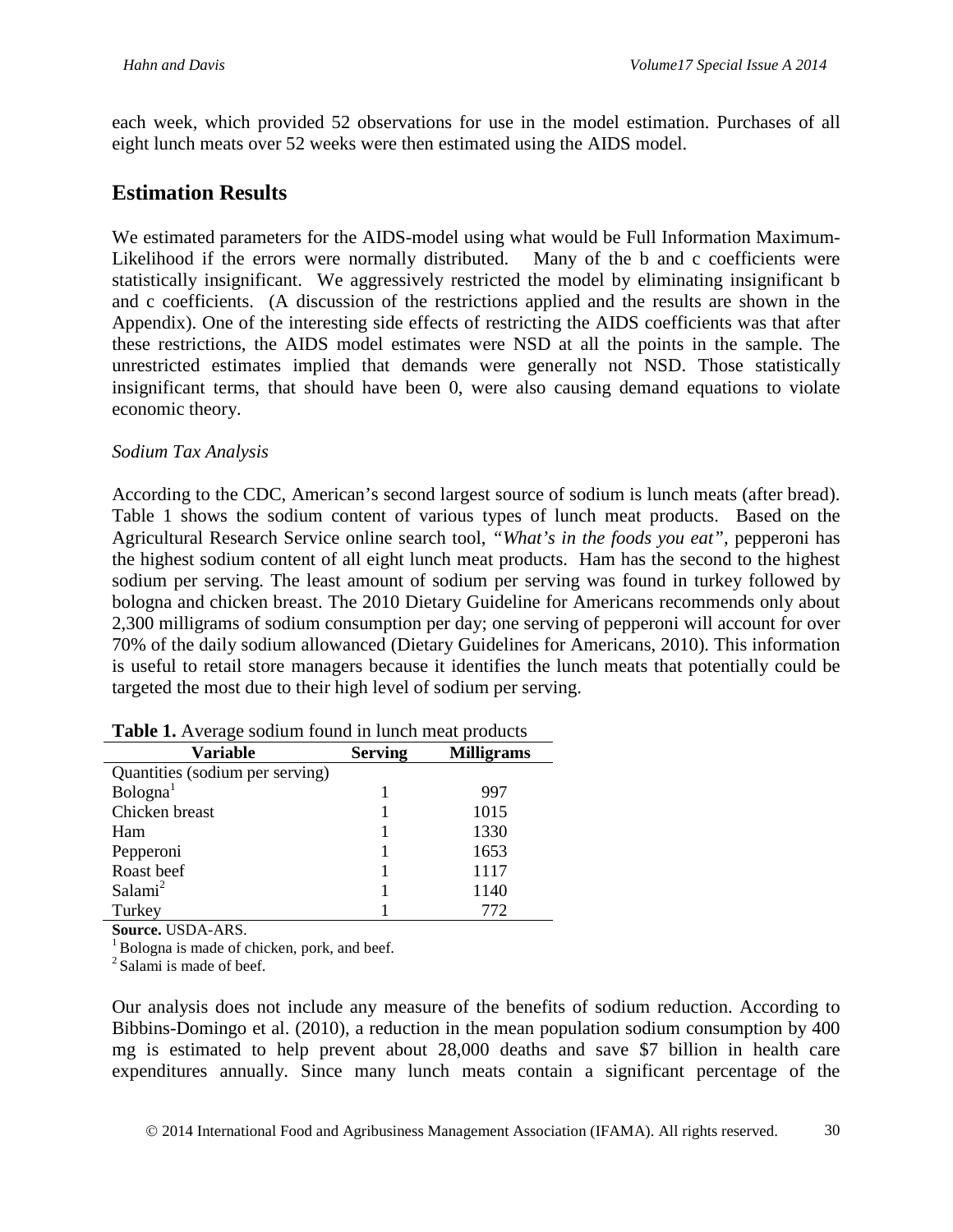recommended daily allowance of sodium, measures to reduce consumption of those with higher sodium content may be considered by policymakers.

For this analysis, we assume that a tax on sodium in lunch meats will have no supply side effects. We assume that the post-tax price of lunch meat will be the pre-tax price plus the sodium tax. This assumption is typical used in studies of this type. The studies we cited on food-tax analysis all use this assumption. This type of relationship will exist as long as the supply of each lunch meat is perfectly elastic. If supplies are not perfectly elastic, then processors will response to the sodium tax by lowering the price of their products. Any supply-side response will mitigate the effects of the tax on consumers. Our measures of welfare losses are an upper bound on the total losses to consumers.

In order to evaluate the effects of sodium taxes on lunch meat consumption, we have to assume some level of taxation. Table 2 shows three different levels of sodium tax, low (1%), medium (5%), and high (25%) used to analyze changes in lunch meats consumption. These three tax rates are set to raise the price of pepperoni by 1%, 5%, and 25%. Pepperoni is both the highest sodium and the highest priced lunch meat. For our analysis, we assume that the "other" lunch meat category has the average sodium of the seven other identified lunch meats. We set our taxes based on the total amount of sodium in each serving of the lunch meat. Thus Pepperoni, with the highest sodium content, also has the highest tax per pound (Table 2), while turkey, with the lowest sodium content, has the lowest.

|            |                        |             | Sodium tax per pound of lunch<br>meat <sup>3</sup> |         |         | Sodium tax as a percentage of<br>the average price of lunch<br>meat (tax rate) |        |       |
|------------|------------------------|-------------|----------------------------------------------------|---------|---------|--------------------------------------------------------------------------------|--------|-------|
|            | Average price          | MG sodium   | Low                                                | Middle  | High    | Low                                                                            | Middle | High  |
|            | per Pound <sup>1</sup> | per serving |                                                    |         |         |                                                                                |        |       |
| Bologna    | \$2.646                | 997         | \$0.034                                            | \$0.170 | \$0.849 | 1.3%                                                                           | 6.4%   | 32.1% |
| Chicken    | \$3.495                | 1,015       | \$0.035                                            | \$0.173 | \$0.864 | 1.0%                                                                           | 4.9%   | 24.7% |
| Ham        | \$4.156                | 1,330       | \$0.045                                            | \$0.226 | \$1.132 | 1.1%                                                                           | 5.4%   | 27.2% |
| Pepperoni  | \$5.629                | 1,653       | \$0.056                                            | \$0.281 | \$1.407 | 1.0%                                                                           | 5.0%   | 25.0% |
| Roast beef | \$4.577                | 1,117       | \$0.038                                            | \$0.190 | \$0.951 | 0.8%                                                                           | 4.2%   | 20.8% |
| Salami     | \$4.031                | 1,140       | \$0.039                                            | \$0.194 | \$0.971 | 1.0%                                                                           | 4.8%   | 24.1% |
| Turkey     | \$3.659                | 772         | \$0.026                                            | \$0.131 | \$0.657 | $0.7\%$                                                                        | 3.6%   | 18.0% |
| Other      | \$4.274                | 1,146       | \$0.039                                            | \$0.195 | \$0.976 | 0.9%                                                                           | 4.6%   | 22.8% |

**Table 2.** Sodium taxes per pound and as a percentage of the average price

<sup>1</sup> Source—average price from Nielsen Homescan® data.<br><sup>2</sup> Other lunch meat sodium per serving set to the average value of the seven specific products.

<sup>3</sup> Low, middle, and high taxes were set so as to increase pepperoni prices by 1%, 5%, and 25%.

As shown in Table 2, our taxes are in dollars per pound/sodium per serving. Pepperoni is the saltiest of the eight lunch meats, while turkey has the least amount of sodium per serving. Pepperoni also had the highest average price per pound among all lunch meat products followed by roast beef. The lowest average price per pound of lunch meat was held by bologna. The tax on the non-pepperoni lunch meats is pepperoni's tax times the sodium per serving of the lunch meat divided by pepperoni's sodium per serving. For example, bologna has only 60.3% (997/1653) of the sodium per serving of pepperoni, and thus its tax per pound is 60.3% of the pepperoni tax per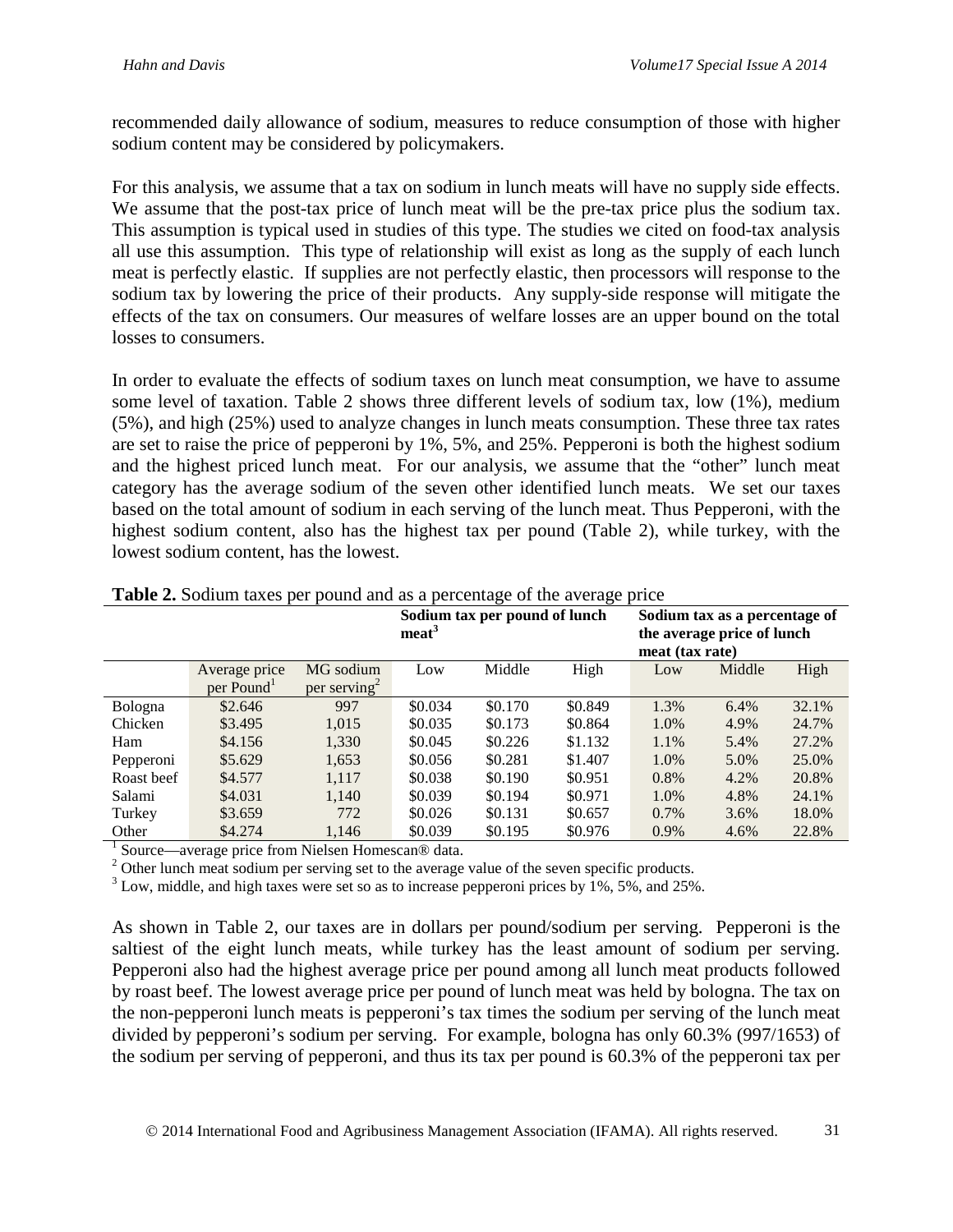pound. Tax per pound of turkey, having the least amount of sodium per serving, is 46.7% of the pepperoni tax per pound.

Sodium tax per pound of lunch meat is also calculated and presented in Table 2. Ham had the second highest tax per pound at \$0.045 (low), \$0.226 (middle), and \$1.132 (high). The sodium tax per pound of chicken was the second lowest at \$0.035 (low), \$0.173 (middle), and \$0.864 (high). We made the low tax rate increase pepperoni's price by 1%. Thus, the medium and high rates increase pepperoni's price by 5% and 25%, and increase turkey's price by 0.7%, 3.6%, and 18.0%. Bologna has the second lowest sodium of the eight lunch meats and the lowest price. The tax on sodium has a larger percentage effect on bologna price than it does on pepperoni price. The low, medium, and high taxes on bologna are 1.3%, 6.4%, and 32.1% of its average price.

### **Statistical Properties of the Welfare Estimates**

Our analysis of the effects of a sodium tax on lunch meat demands, sodium intake, and economic welfare is based on the AIDS system estimates. These estimates will vary randomly from the actual AIDS parameters. The random errors in the AIDS estimates will cause our welfare analysis to have random errors as well. Our tax impacts are nonlinear functions of the AIDS parameters.

Were the tax effects a linear function of the AIDS estimates, we could easily calculate the mean and variance of the tax effects using the means and variances of the AIDS coefficients. There are no simple functions for turning the randomness of the coefficients into randomness of the tax effects. For example, nonlinearities can and usually do induce bias in our estimates. The tax effects could be generally overstated or understated. It is also possible that the tax-effect estimates have large variances even if the coefficient estimates do not. Large variances imply that our analysis is likely to inaccurate and less useful for setting or evaluating policy. The randomness of our welfare measures means that we cannot be entirely certain about how a sodium tax is going to affect consumer health and economic welfare. We can improve our analysis by explicitly including information on the statistical distribution of the estimated welfare effects.

Previous research has dealt with the issue of nonlinear functions of demand system parameter estimates. Green, Rocke, and Hahn (1987) examined the statistical properties of elasticity estimates. They noted that there are large-sample approximations that allow one to calculate variances for nonlinear functions. They compared these large-sample results to small-sample results—they used bootstrapping to get the small-sample distributions of the nonlinear functions. We decided to use Monte-Carlo analysis.

For the Monte-Carlo analysis, we used the AIDS estimates as if they were the true values of the coefficients. We also used the estimated covariance matrix of the error as the true covariance matrix. We assumed normally distributed errors. We then simulated a new set of error terms for the equations and estimated the AIDS coefficients with the simulated data. The coefficient estimates were stored for later use. We ran 5,000 iterations of the model. We used the 5,000 sets Monte-Carlo coefficients to run our sodium tax analysis and saved those 5,000 sets of results. In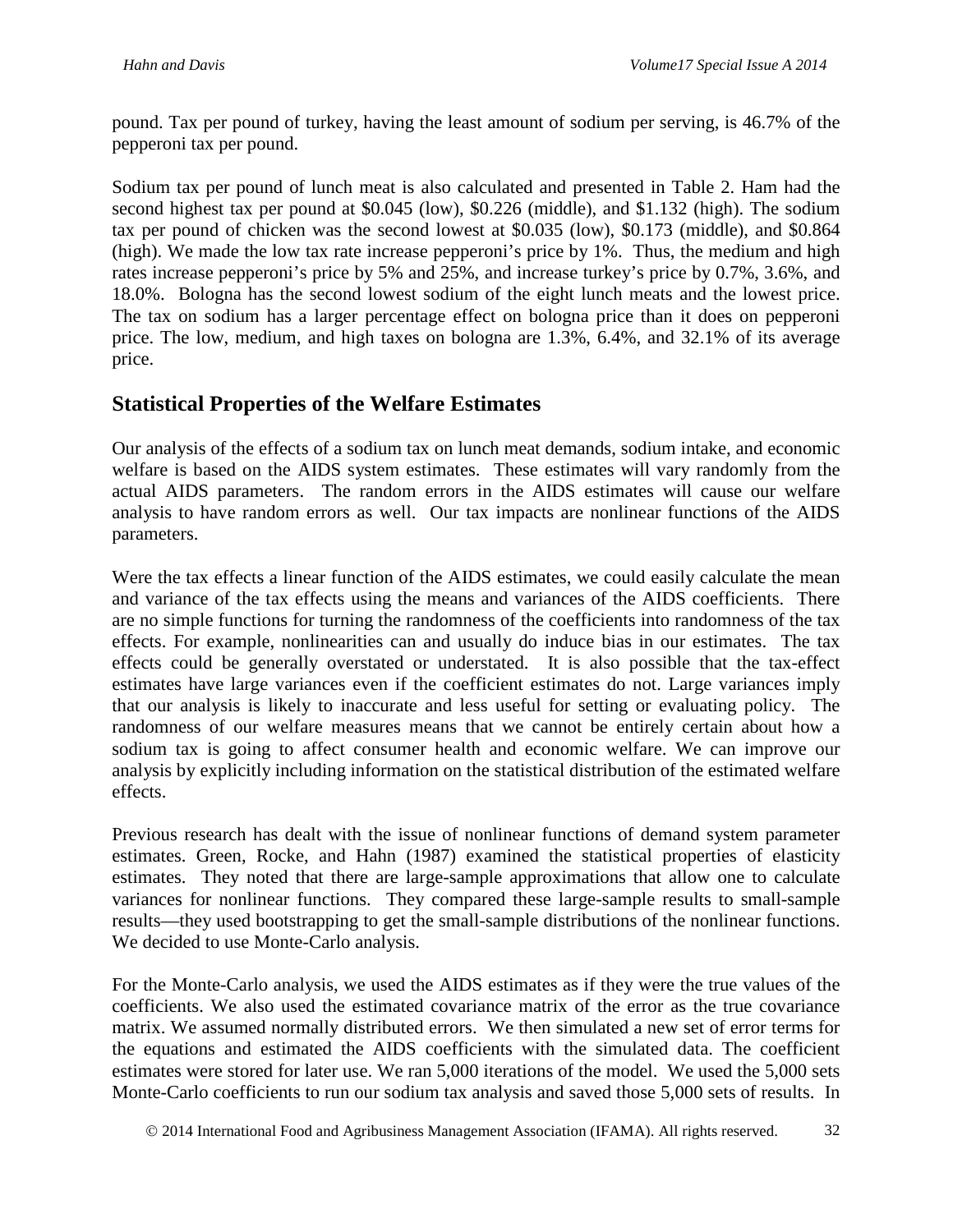this way, we were able to translate the variations in model estimates into variations in the welfare analysis. Monte-Carlo or other types of numerical analysis can be applied to other problems where econometric estimates are used to evaluate business or public policy.

### **Sodium Tax Effects**

Table 3 shows how the different levels of the sodium tax will affect the demand for the lunch meats and total sodium consumption from lunch meats. We express these effects in terms of the percent change from their baseline values. The columns headed by the term "estimate" are the changes in demand implied by our constrained AIDS model estimates. We also calculated 95% confidence intervals for these estimates using the 5,000 Monte-Carlo iterations.

| <b>Table 5.</b> Changes in Consumption as a result of the soutunt tax |           |                         |          |                         |             |           |                         |            |            |
|-----------------------------------------------------------------------|-----------|-------------------------|----------|-------------------------|-------------|-----------|-------------------------|------------|------------|
|                                                                       | Low       |                         | Middle   |                         | <b>High</b> |           |                         |            |            |
|                                                                       |           | 95% Confidence Interval |          | 95% Confidence Interval |             |           | 95% Confidence Interval |            |            |
|                                                                       | Estimate  | Lower                   | Upper    | Estimate                | Lower       | Upper     | Estimate                | Lower      | Upper      |
| Bologna                                                               | $-1.23%$  | $-2.39%$                | 0.03%    | $-5.86\%$               | $-6.96%$    | $-4.67\%$ | $-23.71\%$              | $-24.65%$  | $-22.74%$  |
| Chicken                                                               | $-1.12\%$ | $-3.25%$                | 0.96%    | $-5.35\%$               | $-7.43\%$   | $-3.33\%$ | $-22.05%$               | $-24.00\%$ | $-20.15%$  |
| Ham                                                                   | $-1.01\%$ | $-3.52\%$               | 1.51%    | $-4.87\%$               | $-7.28\%$   | $-2.42%$  | $-20.39\%$              | $-22.42%$  | $-18.29\%$ |
| Pepperoni                                                             | $-0.82%$  | $-3.29\%$               | 1.64%    | $-3.99\%$               | $-6.36\%$   | $-1.60\%$ | $-17.14%$               | $-19.29%$  | $-14.93\%$ |
| Roast beef                                                            | $-0.79\%$ | $-3.56%$                | 2.01%    | $-3.84\%$               | $-6.50\%$   | $-1.13%$  | $-16.65\%$              | $-18.92\%$ | $-14.29%$  |
| Salami                                                                | $-1.07\%$ | $-5.40\%$               | 3.11%    | $-5.14%$                | $-9.36\%$   | $-1.13%$  | $-21.32\%$              | $-25.04\%$ | $-17.77\%$ |
| Turkey                                                                | $-0.74%$  | $-2.74%$                | 1.22%    | $-3.59\%$               | $-5.53\%$   | $-1.68%$  | $-15.70\%$              | $-17.42\%$ | $-14.03\%$ |
| Other                                                                 | $-0.94\%$ | $-3.14%$                | 1.27%    | -4.54%                  | $-6.66\%$   | $-2.40\%$ | $-19.21%$               | $-21.06\%$ | $-17.38\%$ |
| Sodium                                                                | $-1.01\%$ | $-1.17%$                | $-0.84%$ | -4.84%                  | $-5.00\%$   | -4.68%    | $-20.22\%$              | $-20.33\%$ | $-20.10\%$ |

**Table 3.** Changes in Consumption as a result of the sodium tax

**Data Source.** Author calculations based on Nielsen Homescan® data. 95% confidence intervals based on 5,000 Monte Carlo iterations

Our AIDS model estimates imply that a sodium tax will decrease the demands for all eight lunch meats. The higher the tax rate, the lower the demand for each of the lunch meats. Higher taxes also lower sodium consumption from lunch meats (Table 3). At the low tax rate (1%), salt consumption drops by slightly more than 1%. The high tax rate (25%) is associated with a 20% drop in sodium consumption.

According to Table 3, changes in lunch meat consumption resulting from a 1% (low), 5% (middle), and 25% (high) increase in sodium tax, will cause bologna to decline by the most (- 1.23%, -5.86%, -23.71%) and turkey by the least (-0.74%, -3.59%, -15.70%). Chicken had the second largest decrease in consumption due to a sodium tax of 1%, 5%, and 25%, followed by salami. Retail store managers may leverage potential impacts of a sodium tax by stocking their deli sections and coolers with more of the lunch meats for which consumption decline the least, namely turkey and roast beef. In addition, media advertisement may be used as a marketing strategy for retail store managers and the food industry to help improve consumers' awareness of the nutritional benefits of eating lunch meats.

Economic theory implies that the demand for a product is driven by its price relative to other product prices. A pure tax on sodium will raise bologna's relative price more than that of other lunch meats. This has the ironic effect of reducing the demand for one of the lowest- sodium lunch meats by more than the reduction in demand for the other lunch meats (Table 3). Because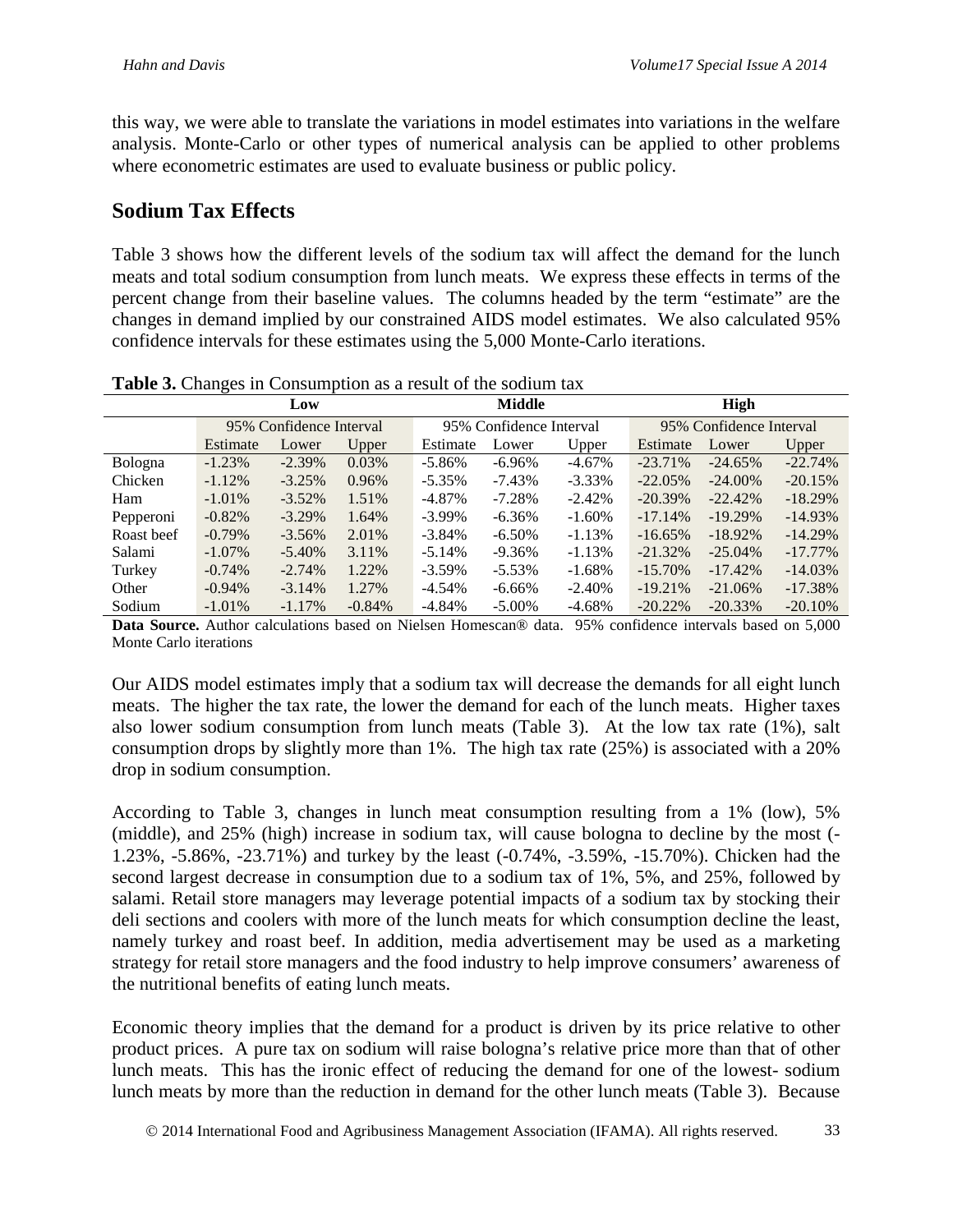pepperoni has a higher base price and a lower percentage change in its price due to the tax, its demand shifts less than bologna's under all the tax scenarios. Thus, these empirical findings inform retail store managers of the potential impacts a sodium tax will have on selective lunch meat prices. Given consumers' sensitivity to changes in price, retail store managers will be able to appropriately stock their deli sections and coolers based on projected increases in certain lunch meat prices.

The confidence intervals in Table 3 show that our estimated lunch meat demand shifts may not be that accurate. In the low-tax scenario, the AIDS estimates imply that the demand for all eight lunch meats will decline. However, the confidence intervals for the eight lunch meats in the lowtax scenario include actual increases in demand. Given that the expenditure for lunch meats is fixed, it is impossible to increase the consumption of all eight lunch meats when all eight lunch meats prices increase. An increase in the consumption of one lunch meat product has to be offset by decreases in the consumption of other lunch meats. A surprising outcome of the analysis is that the estimates of the effect of the sodium tax on salt consumption seem more accurate than those for the individual lunch meats.

Table 3 also has estimates of how much the taxes will reduce total lunch meat sodium consumption. These sodium reductions are calculated by comparing the pre-tax demands to the estimated post-tax demands. Our estimates show that the total sodium intake figures are more accurately estimated than the individual lunch meat's consumption changes. At the 95% confidence interval for the low tax, sodium is 1.17 to 0.84%, a range of 0.33%. Bologna is the lunch meat with the tightest confidence intervals. A 1% tax rate will place bologna's confidence interval at a 2.42% wide. The low tax rate reduces sodium consumption by slightly over 1%, while the high tax rate reduces sodium by about 20%.

Table 4 shows the results of our consumer cost analysis. A sodium tax that increases the prices of all lunch meats has the same effect as a reduction in consumer income. We used the estimated AIDS parameters to translate these price increases into income lost. In Table 4, this income loss is expressed as a percentage of the total market expenditure on lunch meats. For example, a 1% sodium tax increase will be equivalent to a 0.99% reduction in consumer expenditure on lunch meats. Likewise, a 25% sodium tax increase will amount to 24.70% less spending on lunch meats. To retail store managers, the implications of these findings translate into lower fixedweight meat sales, for which lunch meats accounted for over one-fourth of all fixed-weight meat sales in 2009 (Information Resources Inc. and Freshlook Alliances).

| 95% Confidence Interval |          |        |        |  |  |
|-------------------------|----------|--------|--------|--|--|
| Tax rates               | Estimate | Lower  | Upper  |  |  |
| Low                     | 0.99%    | 0.99%  | 0.99%  |  |  |
| Middle                  | 4.95%    | 4.94%  | 4.96%  |  |  |
| High                    | 24.70%   | 24.66% | 24.74% |  |  |

| Table 4. Economic welfare loss as a percentage of base lunch meat expenditures |  |  |
|--------------------------------------------------------------------------------|--|--|
|--------------------------------------------------------------------------------|--|--|

**Data Source.** Author calculations based on Nielsen Homescan® data. 95% confidence intervals based on 5,000 Monte Carlo iterations.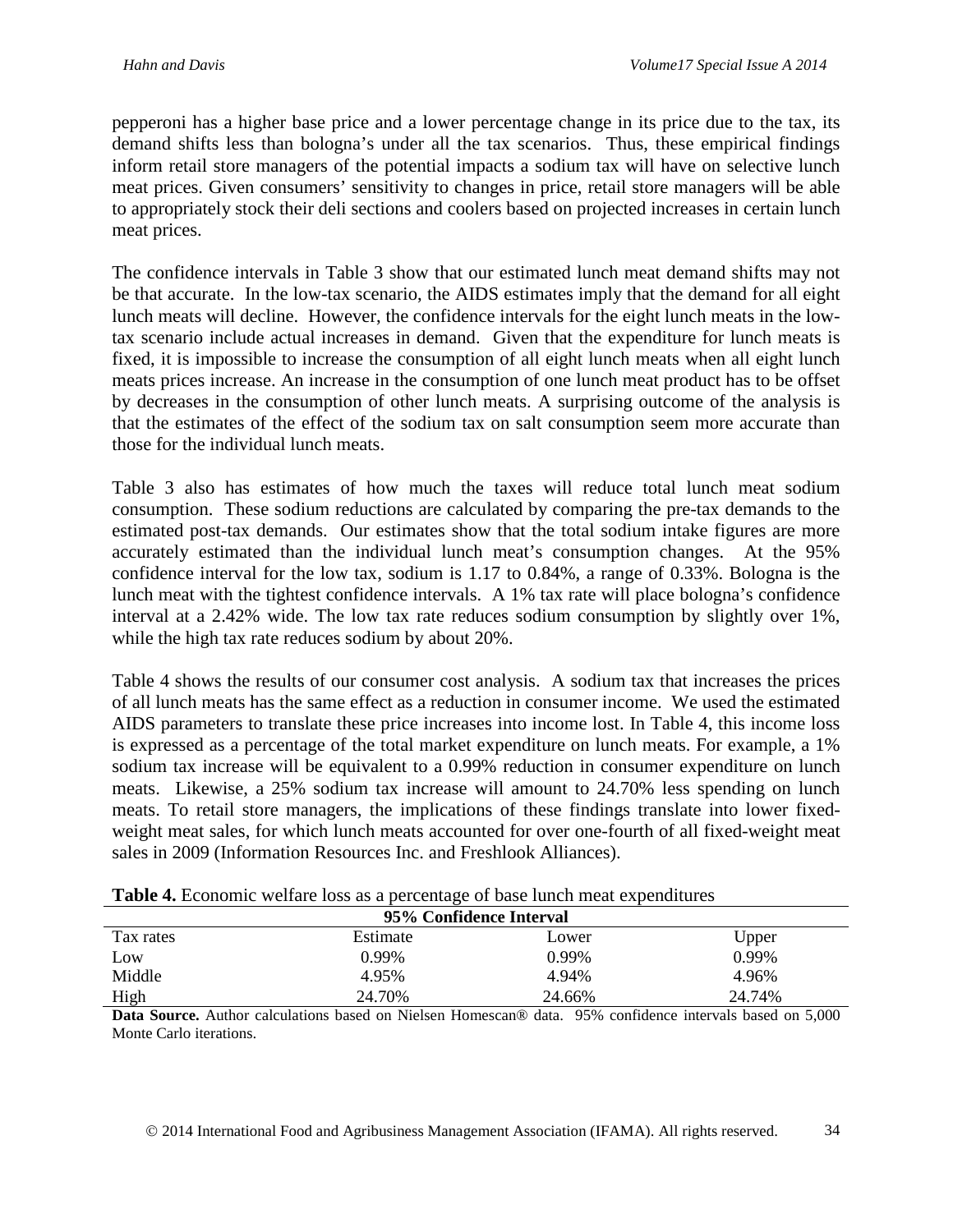Because the welfare cost is a complicated, nonlinear function of the AIDS-parameter estimates, we expected that it would have "interesting" statistical properties such as large standard deviations and high bias. However, there was remarkably little variation in the welfare measure. It appears to be the most accurate estimate of all our effects. The confidence intervals for the costs are much narrower (on a percentage basis) than any of our other estimates. This set of econometric estimates does a better job of estimating the public policy impact of a sodium tax than it does the impact of the sodium tax on private companies.

## **Conclusion and Policy Implications**

Although many studies have provided estimates of economic and demographic factors affecting the demand for meat, poultry, and fish, only one has focused on the consumption of specific lunch meat products (Davis et al., 2012). In this study, we analyze retail purchases of eight different lunch meat products: bologna, chicken breast, ham, pepperoni, roast beef, salami, turkey, and "other" lunch meats using Nielsen Homescan data. The objectives of this study are: (1) to measure how a tax on sodium would affect lunch meat demands; (2) measure how these sodium taxes on lunch meats will affect consumers' economic welfare; and (3) measure the accuracy of the tax-effect estimates.

We applied AIDS demand-system to estimate the effects of taxing sodium on lunch meat consumption and consumer costs. Food taxes will raise the prices of food and, consequently, consumers' cost of living. Costs are particularly a concern for consumers, so the regressive nature of food taxes should be kept in mind. The low tax rate raises pepperoni's price by 1%, and decreases lunchmeat-related sodium consumption by more than 1%. The 25% tax rate only decreases sodium from lunch meat consumption by 20%. Our estimates show that the ratios of sodium reduction to consumer costs are better at the lower tax rate. Policymakers may be more interested in sodium consumption effects than the effects on individual lunch meats, and the relative accuracy of the sodium consumption measures would support the use of these estimates for policy analysis.

One of the other objectives was to determine that accuracy of the welfare measures based on the sodium tax on lunch meats. We surprised by the accuracy of the welfare based measures. The 95% confidence intervals for the reduction in sodium consumption were narrower than the confidence intervals for any of the eight lunch meats. At the highest tax rate (25% of the value of peperoni) the width of the sodium tax confidence interval is 0.23%. The narrowest confidence interval for a lunch meat's consumption at the high tax rate is bologna (1.91%). Tax-rate equivalent costs are even more accurately measures. Given the high tax rate, the width of the tax-effect confidence interval is 0.08%.

The cost and benefit effects are invariably based on estimated consumer demands. It would be interesting to see if this type of accuracy holds for other types of welfare analysis. If it does, it will boost our confidence in the advice we provide to policymakers.

An unexpected result of our study is that sodium taxes will, in some cases, reduce the consumption of lower-sodium alternatives by more than the high-sodium ones. Many of the high-sodium lunch meats also have high prices. Sodium taxes will increase the prices of all lunch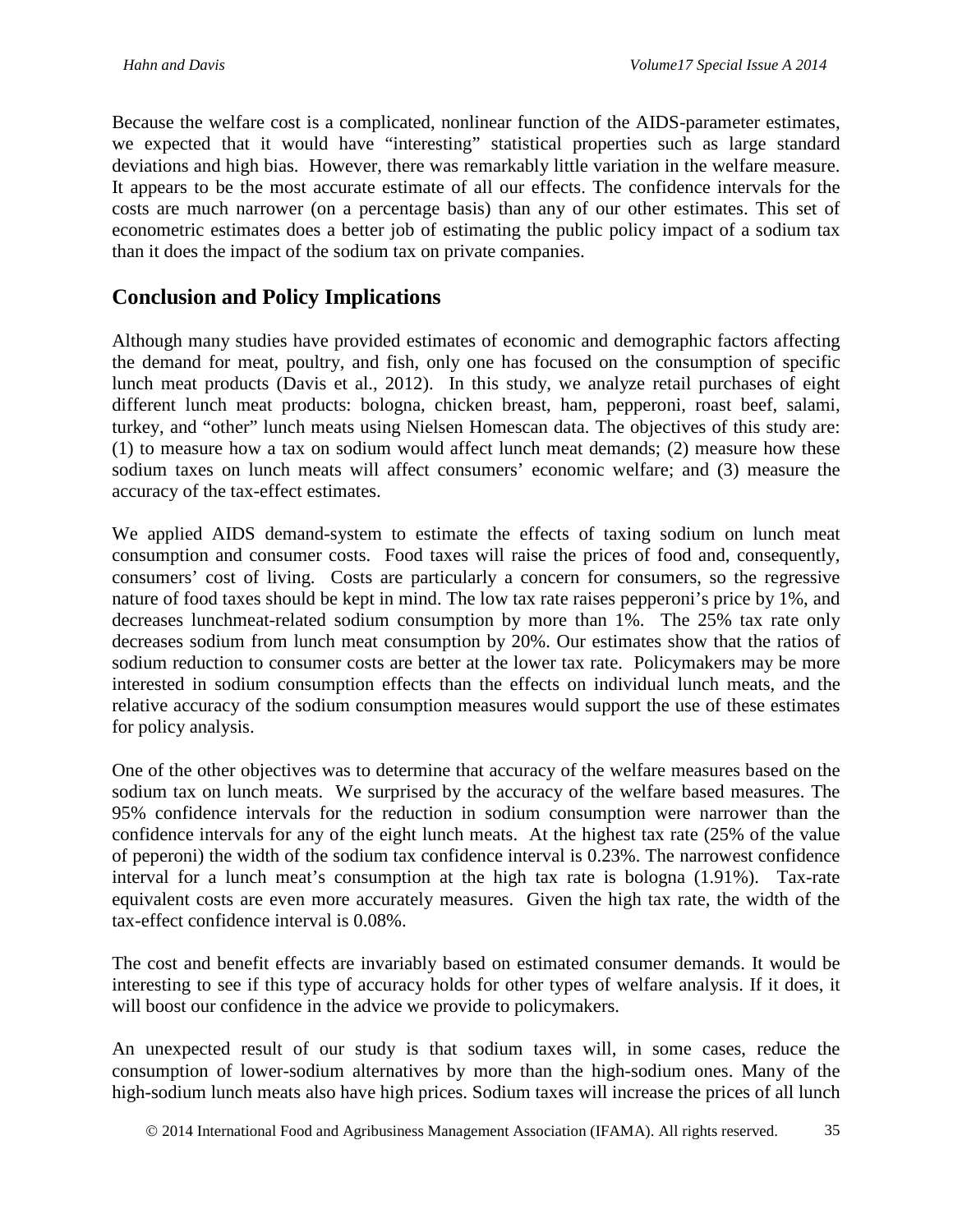meats. High-sodium items would have the largest taxes; however, because of their high initial prices, the percent increase caused by the tax is lower for high sodium items than for lowsodium items.

As noted, we do not include any supply-side effects in our analysis. If processors react to lower demand by cutting their prices, then our estimates will overstate the value of taxing sodium on consumers. Our analysis excludes the effects that these taxes may have on meat-processors and retail stores profits. Sodium taxes will lower the demand for lunch meats. This lower demand can translate into lower processor and retailer profits and less employment. The profits and wages from sales of lunch meats are another part of economic welfare. Lost profits and employment due to sodium taxes are economic costs that need to be balanced against the potential health benefits of reduced sodium consumption. While the supply-side effects may mitigate the effects of sodium taxes on consumers, they do so by transferring costs to the lunch meat producers and marketers.

Processors may react to sodium taxes by changing their lunch meat formulas to include less salt. To the extent that consumers find the low-sodium alternatives just as good as the saltier ones, a reformulation may lead to lower economic losses for both producers and consumers. Evaluating the effects of product-reformulation is outside the scope of this analysis. However, economists have used cost functions or compensating variation to evaluate new products or improvements in old ones. Future work could expand on our analysis to account for these potential reformulation effects.

A reduction in sodium intake is likely to lower the number of people who suffer from strokes and acute myocardial infarctions (Smith-Spangler et al., 2010). A sodium tax will impose costs on those who consume healthy amounts of lunch meats as well as those who over consume. A sodium tax, therefore, addresses the over-consumption problem by taxing even healthy consumption levels. Further, lunch meats are not the only source of sodium in consumers' diets. An evaluation of the effectiveness of sodium taxes would require expanding the scope of foods analyzed.

## **References**

- Bibbins-Domingo, K, G.M. Chertow, P.G. Coxson. A. Moran, J.M. Lightwood, M.J. Pletcher, and L. Goldman. 2010. Projected Effect of Dietary Salt Reductions on Future Cardiovascular Disease. *The New England Journal of Medicine* 362(7):590–9.
- CDC. Vital Signs: Food Categories Contributing the Most to Sodium Consumption- United States, 2007 – 2008. [http://www.cdc.gov/mmwr/preview/mmwrhtml/mm6105a3.htm?s\\_cid=mm6105a3\\_w](http://www.cdc.gov/mmwr/preview/mmwrhtml/mm6105a3.htm?s_cid=mm6105a3_w) (accessed May7, 2012).
- Davis, C.G., D. Dong, W. Hahn, J. Eales, and S. Yen. 2012. Economic and demographic factors affecting U.S. demand for lunch meats. *Food Economics* 9(4):231-240*.*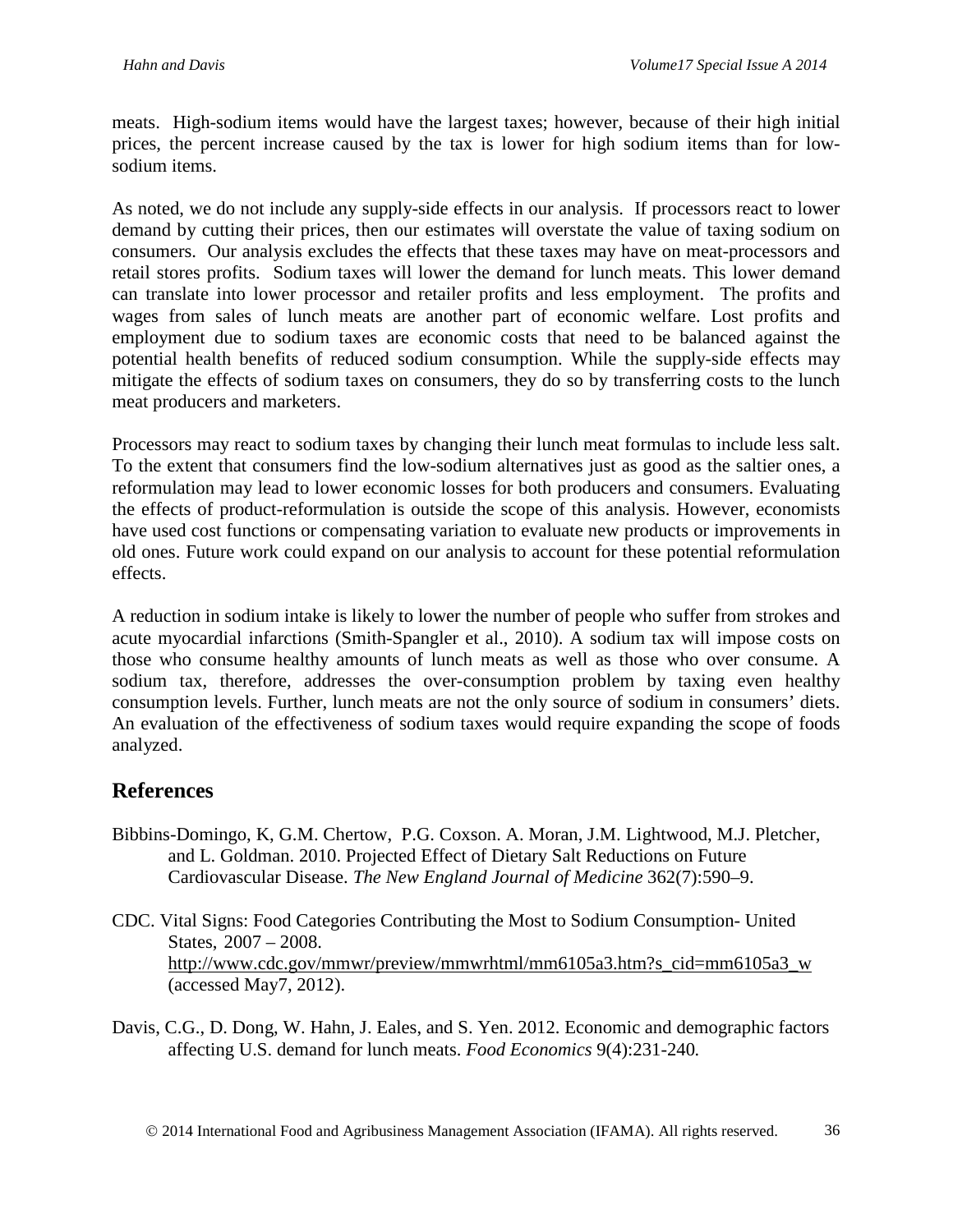- Deaton, A., and J. Muellbauer. 1980. An Almost Ideal Demand System. *American Economic Review* 70(3): 312-336.
- Fletcher, J.M., D.E. Frisvold, and N. Tefft. 2010. The effects of soft drink taxes on child and adolescent consumption and weight outcomes. *Journal of Public Economics* 94 (11): 967-974.
- Godfrey, C. and A. Maynard. 1988. Economic Aspects of Tobacco Use and Taxation Policy. *BMJ* 297(6644): 339–343.
- Green, R.D., D. Rocke, and W. Hahn. 1987. Standard Errors for Elasticities: A comparison of Bootstrap and Asymptotic Standard Errors. *Journal of Business and Economic Statistics* 5: 145-150.
- Harding, M. and M. Lovenheim. 2012.The Effect of Product and Nutrient-Specific Taxes on Shopping Behavior and nutrition: Evidence from Scanner Data. 9th Conference on Industrial Organization and the Food Processing Industry, Toulouse, June 21-22.

Institute of Alcohol Studies Alcohol and Tax. 2003.St Ives: Institute of Alcohol Studies.

- Jacobson, M.F., and K.D. Brownell. 2000. Small Taxes on Soft Drinks and Snack Foods to Promote Health. *American Journal of Public Health* 90(6):854-857.
- Kuchler, F., A. Tegene, and J.M. Harris. 2004. Taxing Snack Foods: What to Expect for Diet and Tax Revenues. USDA-ERS Agriculture Information Bulletin No. 747-08.
- Mytton, O., A. Gray, M. Rayner, and H. Rutter. 2007. Could Targeted Food Taxes Improve Health? *Journal of Epidemiology and Community Health* 61(8):689-694.
- Peters J., S. Preston-Martin , S.J. London, J.D. Bowthan, J.D. Buckley, and D.C. Thomas. 1994. Processed meats and risk of childhood leukemia (California, USA). *Cancer Causes & Control* 5(2): 195-202.
- Preston-Martin, S., M.C. Yu, B. Benton, and B.E. Henderson. 1982. N-nitroso Compounds and Childhood brain tumors*:* A Case-control Study. *Cancer Research* 42(12):5240-5245.
- Säll, S., and I.Gren. 2012. Green Consumption Taxes on Meat in Sweden. Swedish University of Agricultural Sciences, Department of Economics. Working Paper Series 2012:10. ISSN 1401-4068.
- Smith-Spangler, T.A., B. Lin, and J. Lee. 2010. Taxing Caloric Sweetened Beverages: Potential Effects on Beverage Consumption, Calorie Intake, and Obesity. Economic Research Service, U.S. Department of Agriculture. Economic Research Report No. 100. p33.
- Townsend, J., P. Roderick, and J. Cooper. 1994. Cigarette Smoking by Socio-Economic Group, Sex and Age: Effects of Price Income and Publicity. *BMJ* 309(6959):923-927.

2014 International Food and Agribusiness Management Association (IFAMA). All rights reserved. 37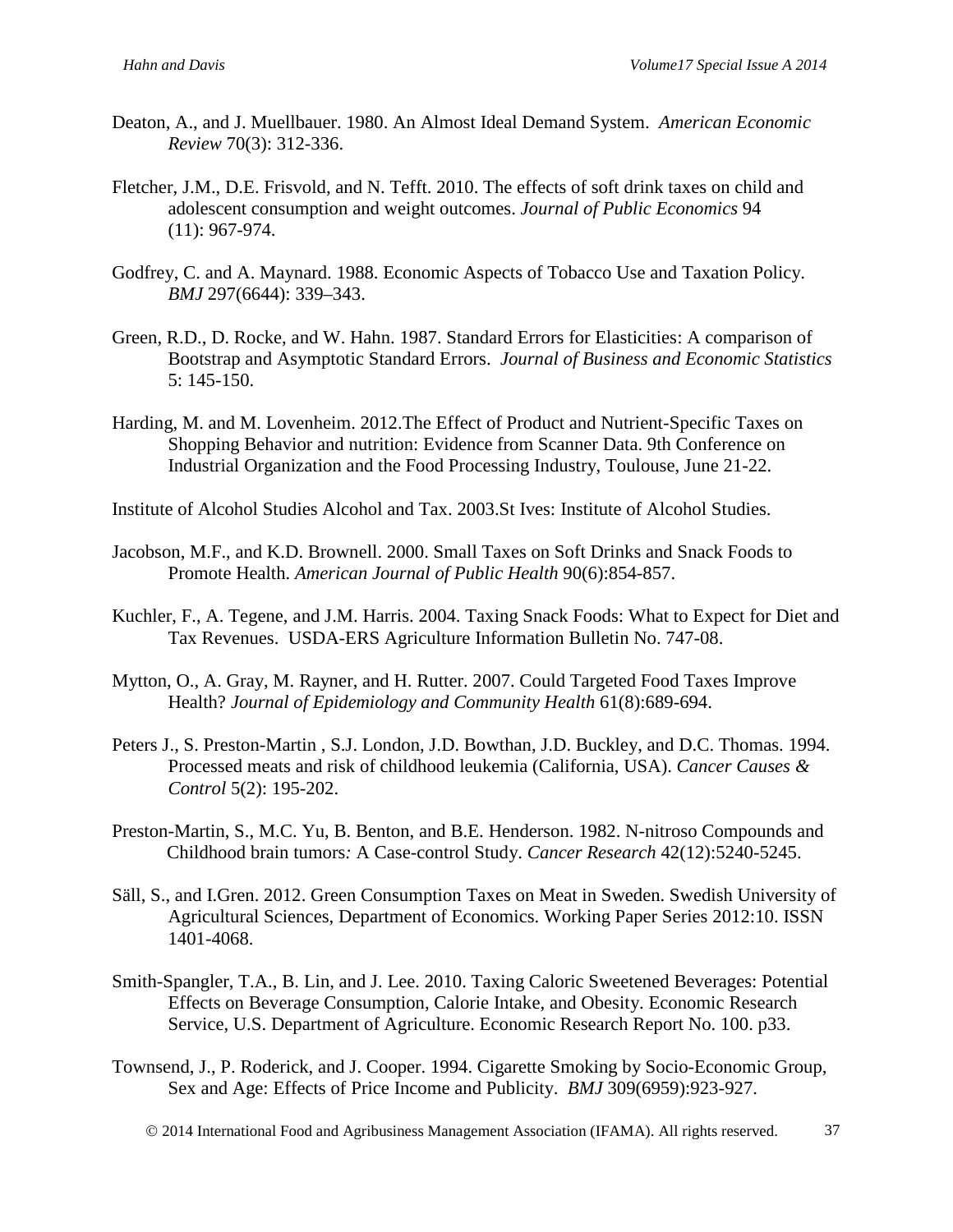- U.S. Department of Agriculture. Agricultural Research Service. What's in the Foods you eat? [http://reedir.arsnet.usda.gov/codesearchwebapp/\(sare0effzk5ysxjcivdiz455\)/codesearch.a](http://reedir.arsnet.usda.gov/codesearchwebapp/(sare0effzk5ysxjcivdiz455)/codesearch.aspx) [spx](http://reedir.arsnet.usda.gov/codesearchwebapp/(sare0effzk5ysxjcivdiz455)/codesearch.aspx) (accessed 25 April 2012).
- U.S. Department of Agriculture, Agricultural Research Service and U.S. Department of Health and Human Services, Centers for Disease Control and Prevention. What We Eat In America, NHANES 2005–2006. http://www.ars.usda.gov/Services/docs.htm?docid=13793.(accessed September9, 2013).
- U.S. Department of Agriculture. U.S. Department of Health and Human Services. Dietary Guideline for Americans 2010. [http://www.cnpp.usda.gov/publications/dietaryguidelines/2010/policydoc/policydoc.pdf](http://www.cnpp.usda.gov/publications/dietaryguidelines/2010/policydoc/policydoc.pdf%20(Accessed%2019%20April%202012)  [\(Accessed 19 April 2012\)](http://www.cnpp.usda.gov/publications/dietaryguidelines/2010/policydoc/policydoc.pdf%20(Accessed%2019%20April%202012).
- White House Task Force on Childhood Obesity Report to the President (WHTF). Solving the Problem of Childhood Obesity within a Generation. May 2010. (Accessed 16 September 2013).

[http://www.letsmove.gov/sites/letsmove.gov/files/TaskForce\\_on\\_Childhood\\_Obesity\\_M](http://www.letsmove.gov/sites/letsmove.gov/files/TaskForce_on_Childhood_Obesity_May2010_FullReport.pdf) [ay2010\\_FullReport.pdf](http://www.letsmove.gov/sites/letsmove.gov/files/TaskForce_on_Childhood_Obesity_May2010_FullReport.pdf)